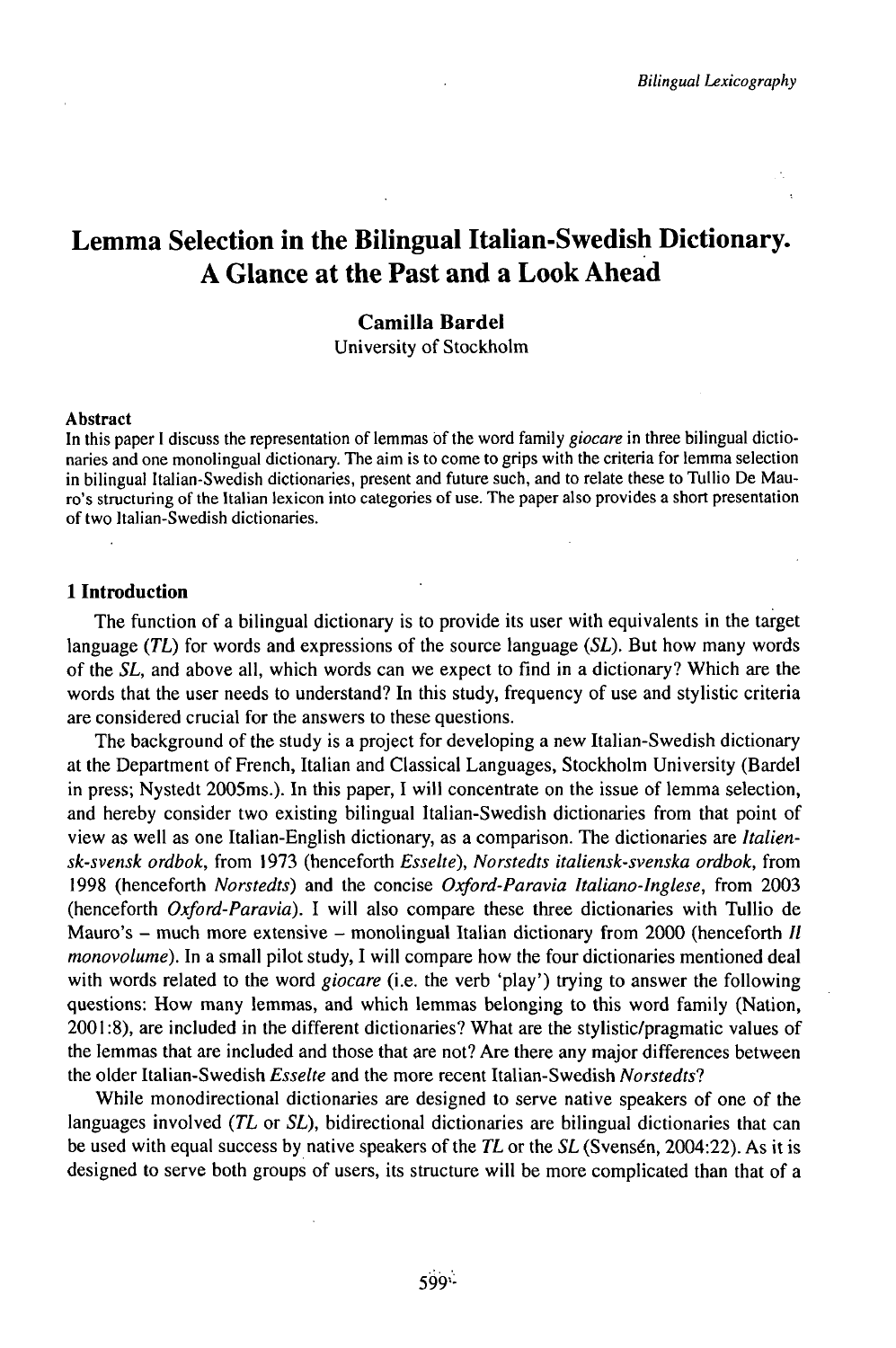monodirectional dictionary. The two existing Italian-Swedish dictionaries that I will consider in this study, are neither clear-cut monodirectionals, nor are they fully bidirectional. As Svensén points out, because the market for bilingual dictionaries is often restricted, many publishers try to make them appealing to both groups, although with a simplified structure. The Italian-Swedish dictionaries are examples of this: they are not entirely satisfying for either of the groups.

In our dictionary project, we want to address both native speakers of Swedish learning Italian, and native speakers of Italian learning Swedish. However, this implies a complicated and very detailed structure for the bilingual dictionary, and a way to avoid this is to offer two parallel usage possibilities, or versions, as options in an electronic version. We will then start with the Italian as  $L2 \rightarrow S$  wedish as L1 version, since this is the most imminent need in the Swedish society.

### **2 The two Italian-Swedish dictionaries**

## *2.1 Esselte (1973)*

The Italian-Swedish dictionary published by Esselte (1973) is based on Silvia Tomba's *Italiensk-svensk ordbok* (first published 1940), but is presented in *Esselte* as mainly a new work (Italiensk-svensk ordbok, 1973: V). Tomba's work has been completed with a selection of words and phrases, based mainly on the *Garzanti* and the *Zingarelli* monolingual Italian dictionaries from the era  $(p, V)$ . The preface  $(pp, V-VI)$  does not reveal the size of the lemmary, neither does it explicitly mention the mother tongue of the user aimed at. Since the overall metalanguage is Swedish, both in preface and lemmary, it is clear, however, that it serves mainly the Swedish L1 speaker.

### *2.2 Norstedts (1998)*

*Norstedts* is the most extensive and modern Italian-Swedish/Swedish-Italian dictionary available today. It was first published in two separate volumes in 1994 by the editorial house *Norstedts.* In the second edition, from 1998, the Swedish-Italian part has been revised, and the two parts are published in one volume, including 111 000 words and locutions, according to the information on the book cover. The preface to the Italian-Swedish part of the dictionary (p. XX) reveals that some of the major Italian monolingual dictionaries, with editions ranging from 1987 to 1993, are included in the main sources, e.g. *II Grande Dizionario Garzanti della lingua italiana* (1987) and *Zingarelli* (1993). According to the Swedish preface on pp. V-VI, the aim of the Italian-Swedish part is to help the user understand written and spoken Italian, whereas the aim of the Swedish-Italian part is to be a tool for communicating with Italian speaking people. In the Italian version of the preface on pp. VII-VIII, the same thing is said about the Italian-Swedish part. As for the Swedish-Italian part, however, the Italian preface says that its aim is to be a means for communication for Italian-speaking people. It is not quite clear, thus, which group the dictionary is really addressing. The metalanguage of the lemmary in both the Italian-Swedish and the Swedish-Italian part is Swedish, so it is reasonable to consider Swedish L1 speakers as the main user group of this dictionary.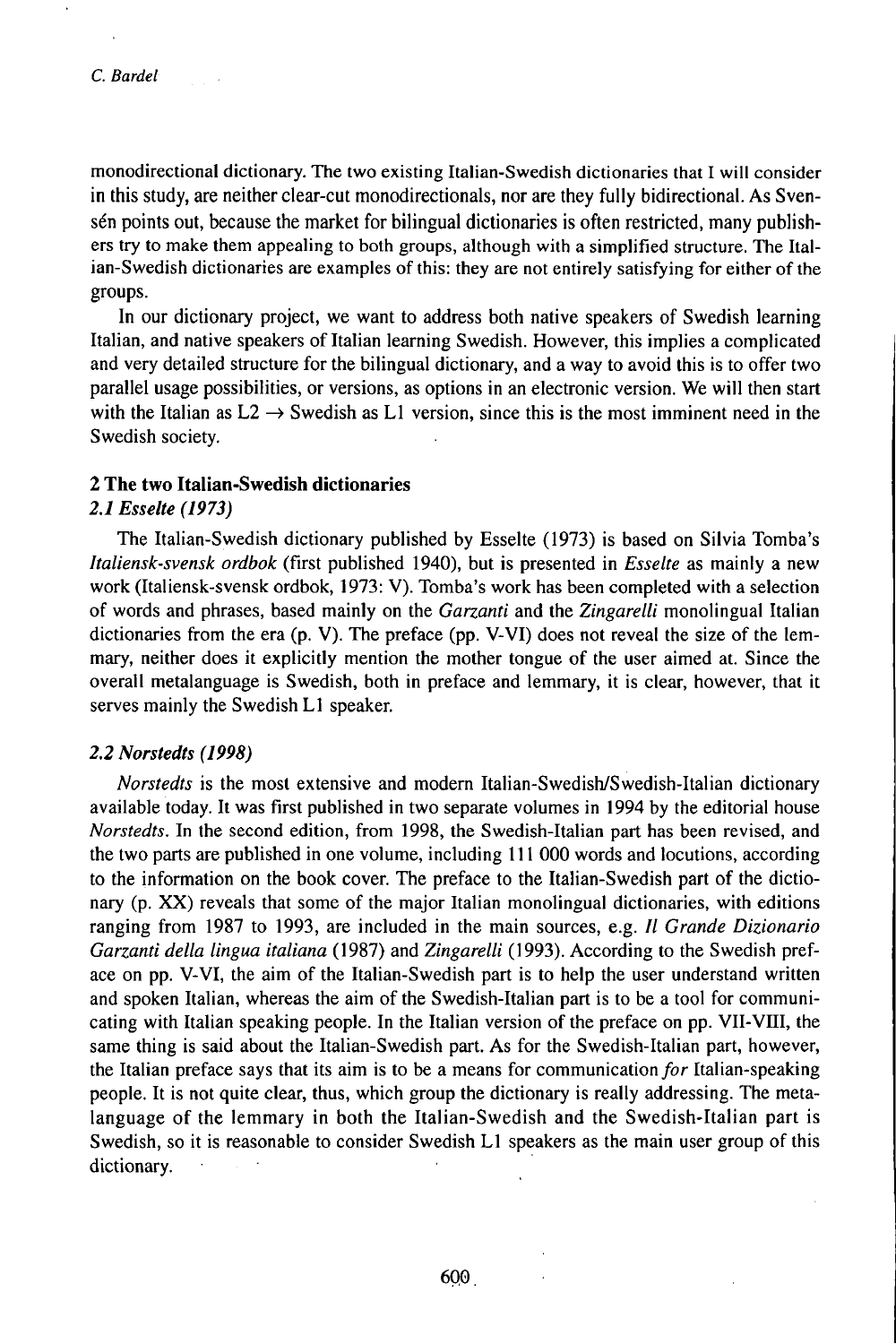## **3 The usage markers of De Mauro (2000)**

In the evaluation of the lemma selection of the above-mentioned Italian-Swedish bilingual dictionaries, a comparison will be made with the monolingual Italian dictionary edited by Tullio De Mauro // *dizionario della lingua italiana* (De Mauro, 2000). This dictionary, also called // *Monovolume,* is a compact version of the much more extensive *GRADIT* (De Mauro, 1999). // *Monovolume* contains approximately 130 000 lemmas consisting of one single word *{monorematiche)* and 30 000 lemmas consisting of more than one word with a unitary meaning) (*polirematiche*).

Although a much more extensive work than any of the bilingual dictionaries considered in this study, // *Monovolume* is a very important source of information. Its major advantage for our project is related to the usage markers *{marche d'uso),* which are based on stylistic values and/or frequency of the lemma. These markings are relevant for the L2 user (students as well as professionals), as they function as a guide on word usage and context. They could also be used as criteria for the selection of words included in a new dictionary. It is a wellknown fact that frequency is an important factor in L2 acquisition and use (cf. e.g. Cobb  $\&$ Horst, 2004 and Vermeer, 2004, but see Nation, 2004 for a critical discussion). Lexical occurrences of the "fundamental" vocabulary, for instance, *{vocabolario fondamentale*  marked *FO)* constitute about 90% of all written and spoken texts (De Mauro, 2000: XVII). The FO category and a further 4000 words, form the so-called *Vocabolario di Base (Basic Vocabulary).* The other words in the *Vocabolario di Base* belong to the category *AU (alto uso*), i.e., another group of high frequency words, and the category of AD (alta *disponibilità*). They will be presented in more detail below.

The lemmas in the *Monovolume* are categorized as follows:

*FO* (fondamentale). These are 2049<sup>1</sup> words of high frequency.

*A U (alto uso).* This category contains 2576 words, less frequent than those belonging to FO, but still very frequent, and they constitute about 6 to 8 % of all oral and written texts.

*AD* (*alta disponibilità*). 1897 words highly familiar to native speakers of Italian and frequent in spoken discourse and connected to very common situations.

The rest of the lemmas contained in the *Monovolume* (and *GRADIT),* are categorized as follows:

*CO (comune).* About 40 000 one-word lemmas *(monorematiche)* and about 3500 lemmas consisting of more than one word with a unitary meaning *(polirematiche)* are marked with *CO.*

*TS (tecnico-specialistico) -* <sup>53</sup> <sup>602</sup> technical terms, *LE (letterario) -1* <sup>325</sup> words that are present in the major works of Italian literature.

*RE (regionale) -* <sup>3</sup> <sup>727</sup> regional words, *DI (dialettale) -* <sup>171</sup> dialectal words, *ES (esotismi) -* <sup>3</sup> <sup>762</sup> foreign words, e.g. anglicisms, *BU (basso uso) -* <sup>19</sup> <sup>323</sup> low frequency lemmas, *OB (obsoleto)* - about <sup>14</sup> <sup>879</sup> obsolete words.

<sup>1</sup> The number of words indicated for the categories of the *Vocabolario di Base* applies to the information given in the *Monovolume* (De Mauro, 2000: VIIl-IX). The numbers of lemmas indicated for the following categories applies to data extrapolated from the CD-ROM version of De Mauro (2000).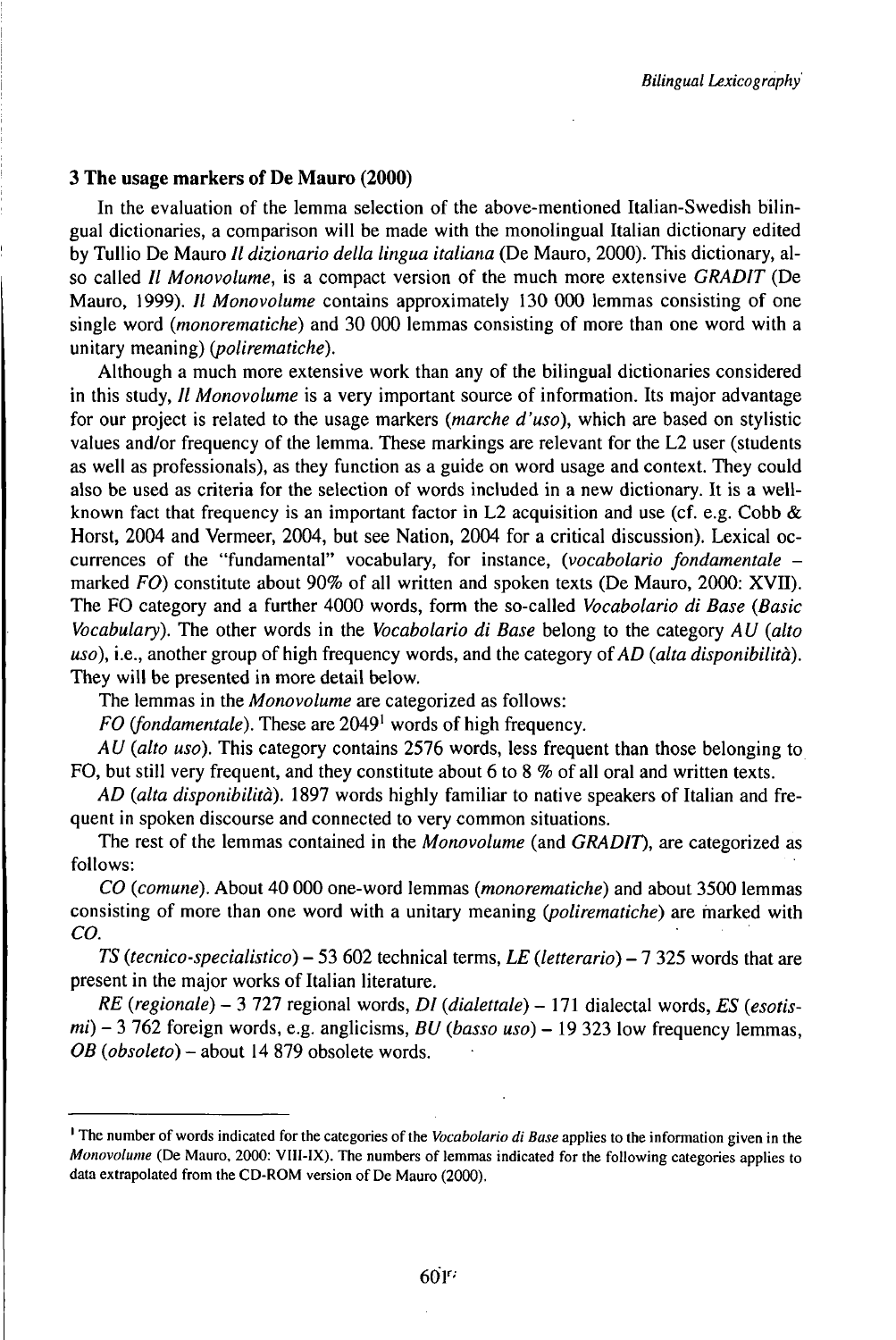Consideration of the usage markers will probably be very useful when selecting lemmas for a bilingual dictionary. It seems crucial to include the lemmas from the *Vocabolario di Base,* i.e., the first three categories (Ferreri, in press). Further lemma inclusion will depend on the size of the dictionary, but also on other factors, connected to the kind of users the dictionary will address (students, translators etc.), but for a dictionary of the same size as e.g. *Norstedts* it is reasonable to suggest including the *CO* category as well. *FO, AU, AD* and *CO* would together form around 45-50 000 lemmas.

# **4 Representation of the** *giocare* **family in the dictionaries**

# *4.1 The Italian-Swedish dictionaries*

I will now look at a very small sample of the lemma selection in the two bilingual dictionaries already mentioned, in order to see which categories are present in these. The sample is too small to be generalized, but it will still give an indication of which categories are represented in the bilingual dictionaries and of the similarities and differences between these, as far as the lemma selection is concerned.

*Esselte* includes <sup>11</sup> lemmas òfthe *giocare* family: *giocare, giocata, giocatore, giocattolo, giocherellare, giochevole, gioco, giocoforza, giocoliere, giocosamente, giocoso.* All of these, except *giochevole* and *giocosamente* are also found in the more recent *Norstedts.* In *Norstedts,* another lemma has been added, namely *giochetto,* which makes a total of 10 lemmas of the family. In sum, one obsolete/literary  $-$  according to De Mauro (2000)  $-$  lemma *(giochevole* - 'playful', 'amusing') has been eliminated, which seems reasonable. On the other hand, one lemma labelled *CO* by De Mauro in the *Monovolume (giocosamente* - 'playfully') has also been eliminated and replaced with another of the same category *(giochetto –* 'a child's play', 'a trick'). The remaining lemmas are all part of the *Vocabolario di Base,* or the *CO* category, except for *giocoforza* ('necessarily') which is a low frequency lemma marked *BU* in the *Monovolume.* As we will see in the next section there are several other words in the *Monovolume* that are not present in *Norstedts,* and that seem to be more relevant for an L2 user, than *giocoforza.*

# *4.2 Representation in the Monovolume*

The lemmas of the *giocare* word family that we have found in the *Monovolume* are the following: *giocabile (TS), giocare (FO, CO, OB, TS), giocarsela (CO), giocarsi (CO), giocata (CO), giocato (^> giocare, giocarsi), giocatona (^> giocata, BU), giocatore (AU, BU), giocatrice (-^ giocatore), giocattolaia* (—» *giocattolaio), giocattolaio (CO), giocattolo (AU), giocherellare (CO), giocherellato (-^ giocherellare), giocherellona (-^ giocherellone), giocherellone (CO), giocheria (CO), giochetto (CO), giochevole (OB, LE), giochevolmente (OB), giochicchiare (CO), giochicchiato (-^ giochicchiare), gioco (FO, CO, TS, OB, LE), giocoforza (BU), \*giocolare* (s) *(LE), <sup>2</sup> giocolare* (v) *(BU), giocolaro (^ \*giocolare), giocolato*  $(\rightarrow^2$ *giocolare*), *giocolatore (BU), giocoleria (BU), giocoliera*  $(\rightarrow$  *giocoliere*), *giocoliere (CO, TS), giocosamente (CO), giocosità (CO), giocoso (CO), giocoteca (BU), giocucchiare (BU), giocucchiato*  $(\rightarrow$  *giocucchiare).* 

As is already clear from the preceding section, several of these lemmas are missing in the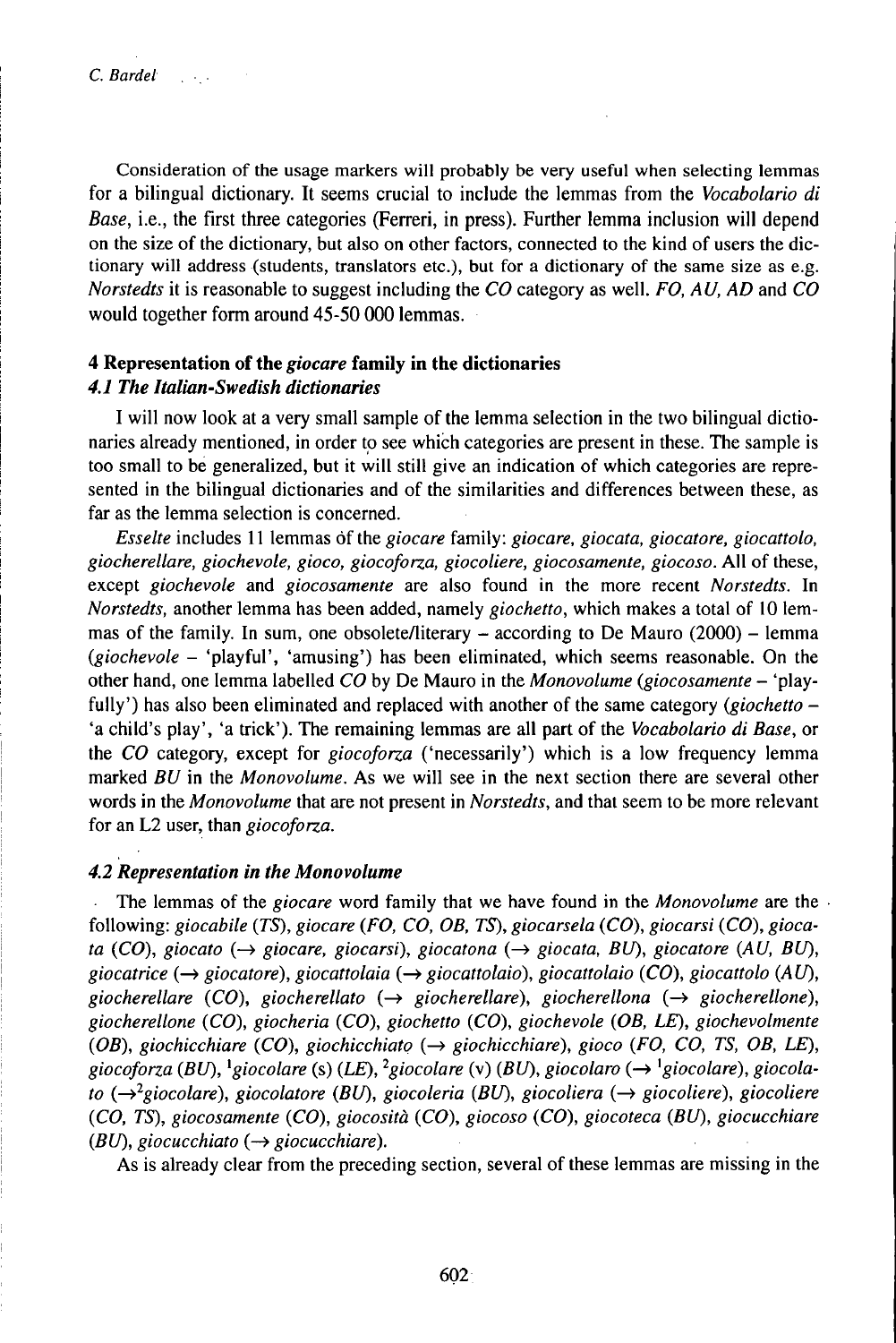Italian-Swedish bilingual dictionaries. Some of the lemmas that are present are not lemmatized as proper lemmas in *Norstedts* and *Esselte.* For instance the past participle *giocato* is not a lemma in *Norstedts,* but is only found in an example, of the infinitive form *giocare.* (In *Esselte, giocato* is not present at all). Neither is *giocarsi* a lemma in its own right in the Italian-Swedish dictionaries, although it is found within *giocare* in both *Esselte* och *Norstedts.*

If one considers the most recent Italian-Swedish dictionary, which is *Norstedts,* none of the lemmas that are missing there belong to the *Vocabolario di Base.* Many of thêm belong to the *CO* category, or are derived from words belonging to the *CO* category. *CO* lemmas from the *Monovolume* missing in *Norstedts* are: *giocarsela, giocattolaio, giocherellone, giocheria, giochicchiare, giocosamente, giocosità.* The only reason one can think of for inserting a word like *giocoforza* in *Norstedts*, instead of any of the *CO* words from the *Monovolume* just mentioned, is that some of the latter (but only a few) are more transparent, and therefore easier to understand for an L2 speaker than *giocoforza.* This could be said on the basis of the semantics of gioco/giocare/giocattolo ('game'/'to play'/'toy') and the derivational morphology of e.g. *giocattolaio, giochicchiare, giocosamente* and *giocosità,* which is quite regular, semantically. On the other hand, it is hardly possible to deduce the meaning of *giocarsela* ('take a chance', 'gamble') or *giocherellone* ('playful person/pet') in the same way. One could also argue that *giocarsela* and *giocherellone* belong to a more modern and colloquial variety of language than *giocoforza.*

### *4.3 The Oxford-Paravia Italian-English dictionary*

The lemmas of the *giocare* family found in the concise *Oxford-Paravia* Italian-English dictionary coincide with those found in *Norstedts,* with the addition *ofgiocherellone.* For the rest, the lemmas are the same: the low frequent *giocoforza* is represented also in the Oxford-Paravia.

### **5 Conclusion and** a **look ahead**

In this study, I have compared a small group of words, the word family of giocare, in two bilingual Italian-Swedish dictionaries, one Italian-English dictionary and one monolingual Italian dictionary. In doing so, I found no major differences between the three bilingual dictionaries. The number of lemmas was about the same in all three bilingual dictionaries and much lower, of course, than that of the *giocare* family in De Mauro's *Monovolume,* which is of another size. The lemmas included in the three bilingual dictionaries were not exactly the same, but the choice of included words differed only slightly. I found that most of the words represented in all the bilingual dictionaries belong to the *Vocabolario di Base* or to the *CO (comune)* category from De Mauro's categorization (2000). However, when comparing the material from the bilingual dictionaries to the representation of the same word family in the *Monovolume,* I found that a number of lemmas from the *CO* category were not represented in the three bilingual dictionaries, although one could expect a dictionary of the size of *Norstedts* to include all the CO lemmas if selection is based on frequency. I did not manage to see any obvious criteria, by which lemmas had been selected from the *CO* category. Rather, in some cases, other lemmas from the *CO* category would have seemed more rele-